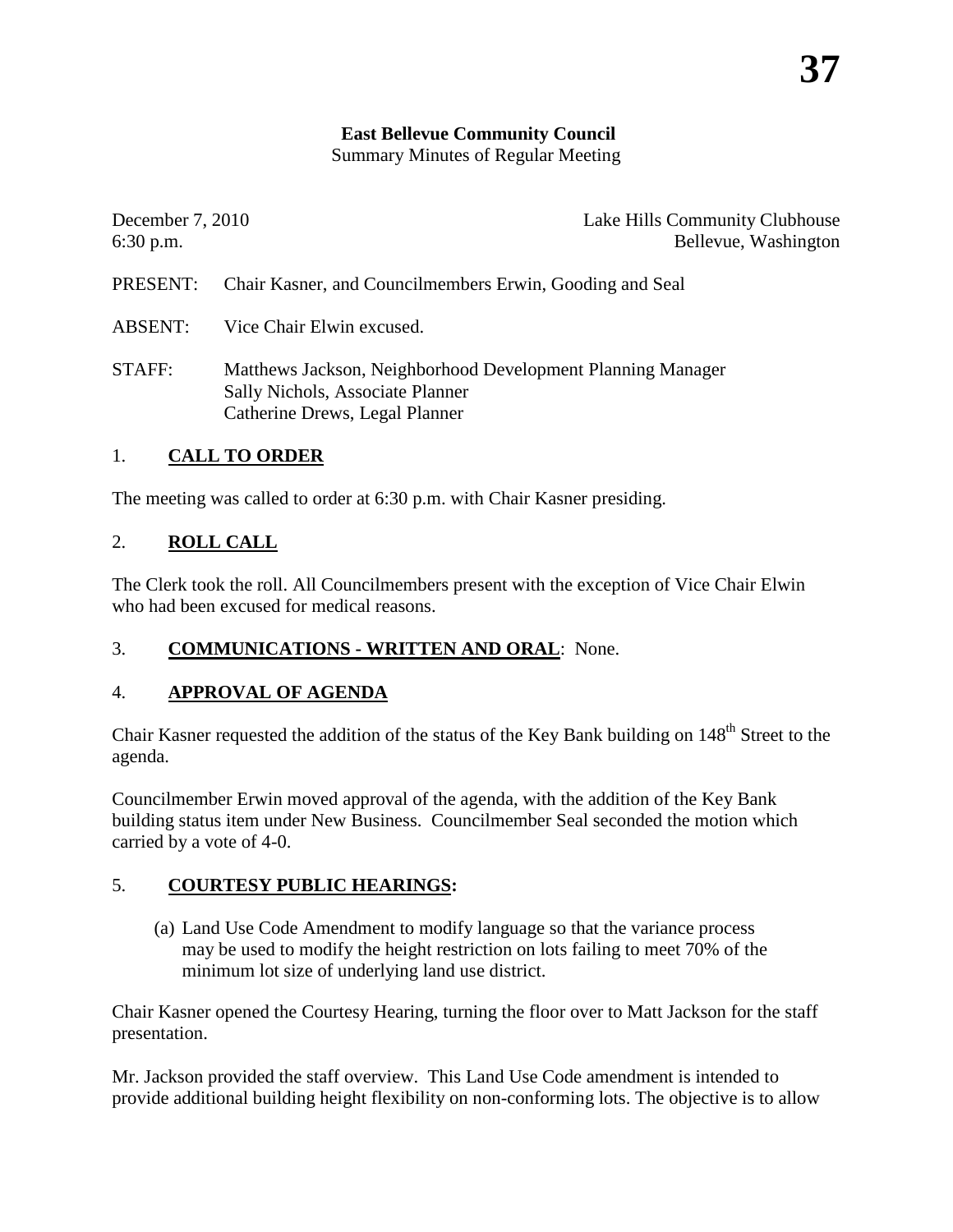for the reasonable development of non-conforming lots consistent with neighborhood character code amendments adopted last year and individual site conditions.

Current development of an individual lot failing to meet 70% of the area, width, or depth requirements of the land use district in which it is located is restricted to a maximum building height based on two times the ratio of the potential buildable area, times the general building height of 30 feet, provided that the building height does not exceed the building height requirements otherwise applicable to the lot.

The proposed amendment would allow the maximum building height to be modified using the Land Use Code Variance process. This process would remove redevelopment barriers that exist within the current code and provide an opportunity to consider the unique circumstance of each proposal.

Based on considerable research and input provided by citizens who have been impacted by existing limitations in regard to building heights on non-conforming lots, staff recommends approval of the proposed ordinance to address neighborhood character elements and development flexibility through the use of the Variance process.

Mr. Jackson participated in Council discussions, providing examples of when the proposed provision could be used.

Mr. Capron noted that one of the example properties depicted was his home.

Mr. Jackson responded to Councilmember Erwin related to noticing requirements.

Mr. Seal stated that flexibility is good, and he noted his support.

Chair Kasner suggested that a direct mailing notice might be a good idea, given that a small number of properies within the East Bellevue Community Council area are affected.

Mr. Capron observed that noticing property owners of the potential adoption of the Land Use Code amendment is not critical, in his view, because the new regulation is less restrictive.

Chair Kasner asked if there was further public testimony and, hearing none, closed the courtesy public hearing. He thanked staff and participants.

(b) Conditional Use Application by Verizon Wireless to install 90' wood pole at 15555 SE  $16<sup>th</sup>$  Street.

Chair Kasner opened the Courtesy Hearing, turning to Sally Nichols for the staff presentation.

Ms. Nichols stated that Verizon Wireless has applied for a Conditional Use Permit to install a new, 90-foot wood pole on the northwest corner of the existing PSE Phantom Lake Substation property. Because the proposed facility is an entirely new facility, a full Conditional Use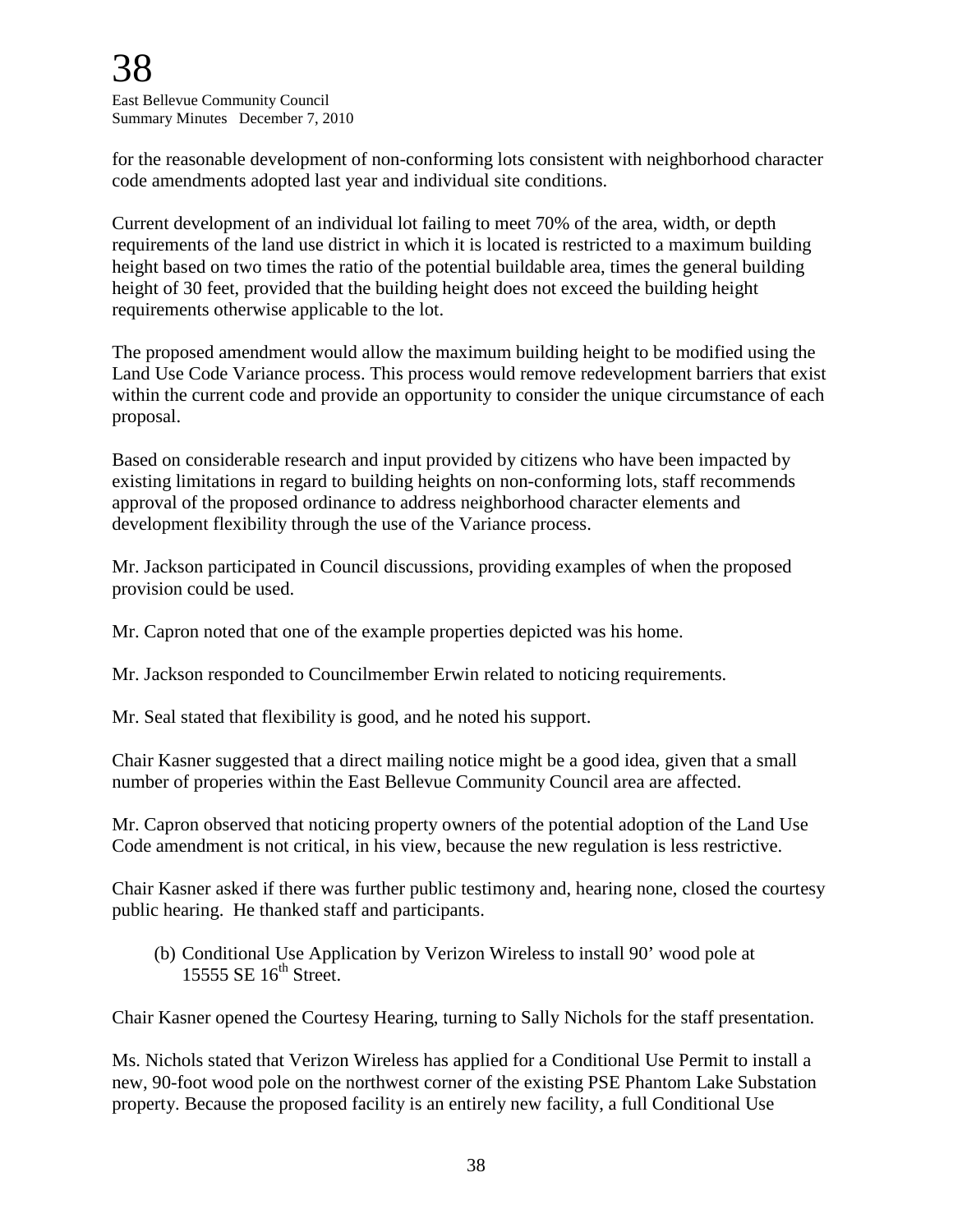approval process is required. She reviewed the City's role and federal law related to deployment priority.

Mr. Bill Powell, representing Verizon Wireless, described the application for six panel antennas to be flush mounted at the top of the new pole and for ground mounted equipment to be located in a 13' x 28' equipment shelter at the base of the pole. The pole and associated shelter will locate in the northwest corner of the site, outside of the substation fencing. This location is adjacent to a dense stand of existing trees, which will provide some screening for the facility. Mr. Powell noted that the request for a second pole at any one location is unusual, but replacing the existing pole was not feasible due to the height needs of a replacement pole to meet the coverage objectives, Puget Sound Energy's height restrictions at the current site, and the enormous loading already on the existing structure.

Mr. Powell next described the coverage area, noting gaps and areas where the coverage is marginal, and reviewed the areas explored to address coverage issues. He explained that park property and residential sites fall within the coverage gap area. Locating on a park was rejected because it would have required an entirely new structure with significant impacts to the existing use. The school site was rejected because the school district will not lease space on elementary school properties for facilities such as the one being proposed.

Mr. Kirk Wheeler stated that, as a homeowner whose property looks down on the proposed site, he has concerns with the visual impact of the proposed pole. Although the trees help to screen the existing facility when viewing at the same elevation, this is no such screening when viewed from his home and other properties at a higher elevation. The pole is fully visible and does not blend into the scenic view.

Mr. Fraiser noted he is a Verizon customer and has experienced no problems with coverage.

Stephanie Lui expressed her concerns regarding view and health impacts, as a new homeowner affected by this installation.

Chair Kasner asked whether new technologies could provide the needed coverage and reduce pole heights.

Mr. Powell responded that the requested height is necessary to achieve coverage objectives. More poles would be required to meet the coverage demands with reduced pole heights. He explained that the existing topography dictates the necessary pole height.

Mr. Gooding questioned the coverage objectives and possible alternative sites.

Mr. Dan Livingston suggested that, if coverage is an issue, it would be easier for individuals to switch carriers than it is for property owners adversely impacted by the new poles to move out of the area.

Mr. Wheeler stated, aesthetics aside, his concern with the impact to his property value.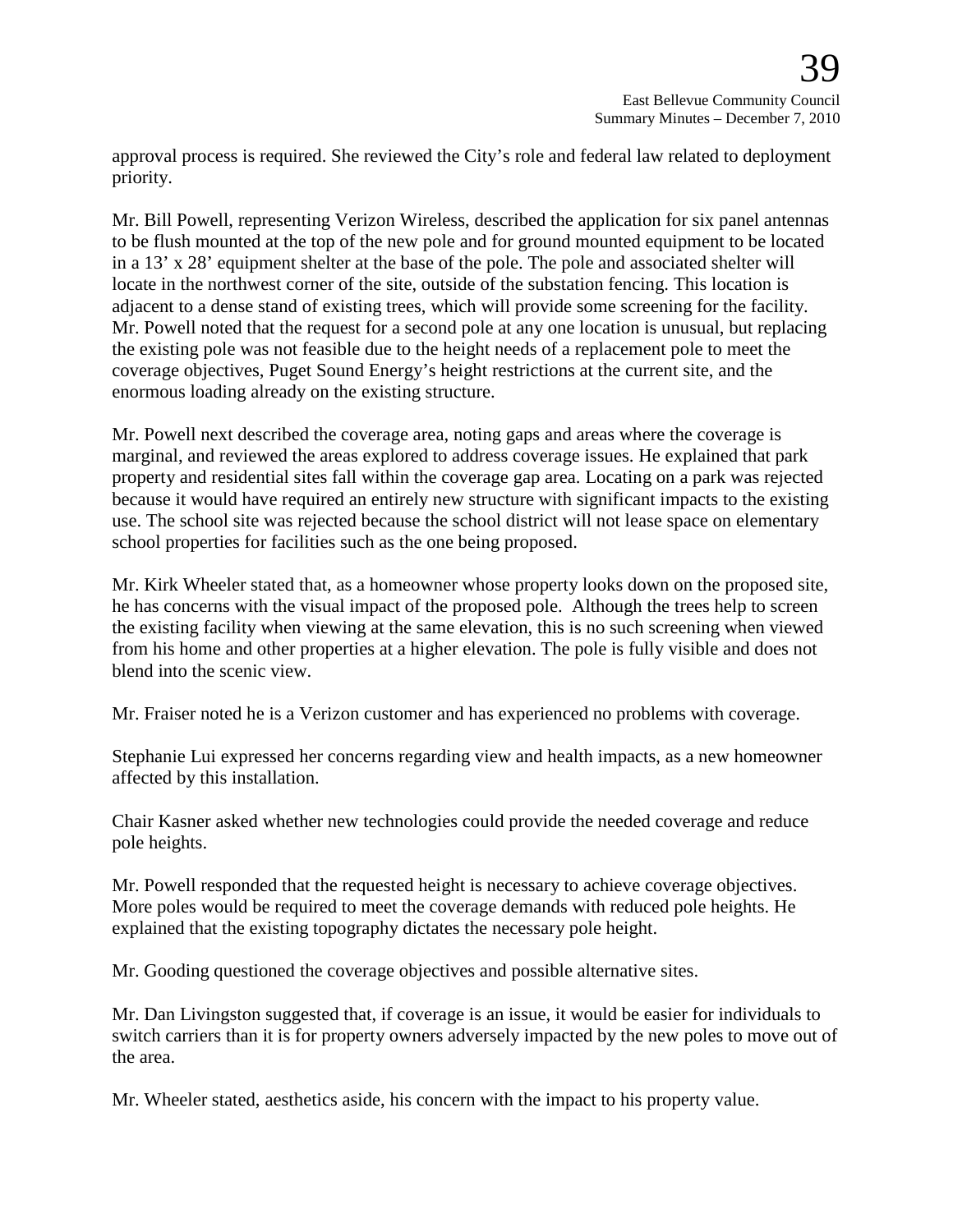Ms. Nicholas reminded everyone that coverage availability and siting requirements are found in the FCC Guidelines.

Mr. Livingston concurred with Mr. Wheeler's concern about the negative impacts to property values. He said he has firsthand knowledge of a home in his neighborhood that has lost potential sales due to the visibility of the already existing pole.

Mr. Powell commented on Verizon's efforts to find a solution that accommodates coverage needs while addressing local concerns.

Ms. Nichols interjected that the required alternative siting analysis, once submitted, will be available for public review.

Mr. Powell noted that research conducted to date indicates minimal impacts to property values.

There was continued discussion on facility siting.

Mr. Powell reiterated the rationale for the current site location, and asked what Verizon could do to make this location palatable. In the past, they have gone with a solid black pole.

Mr. Erwin suggested that Verizon broaden the perspective of the elevation diagram to include properties above the substation.

Mr. Powell offered to create a photo simulation from individual properties if desired.

Chair Kasner expressed concern about the potential of an antenna "farm" if multiple shorter poles are required to fulfill coverage objectives.

Mr. Livingston questioned the siting accommodation for new carriers in the future, which could result in additional impacts to private property owners.

Ms. Nichols responded that City Code currently has no specific design for wireless facility sitings, and applications are handled on an individual basis.

Ms. Lui said she cannot support the application under any circumstance. She questioned the proximity of the proposed pole to  $156<sup>th</sup>$  Street.

Mr. Powell responded that the siting in the stand of trees was a deliberate attempt to camouflage the facilities.

There was continued discussion related to relocation options and height requirements.

Chair Kasner asked to be provided with the number of customers in this area versus the number of complaints.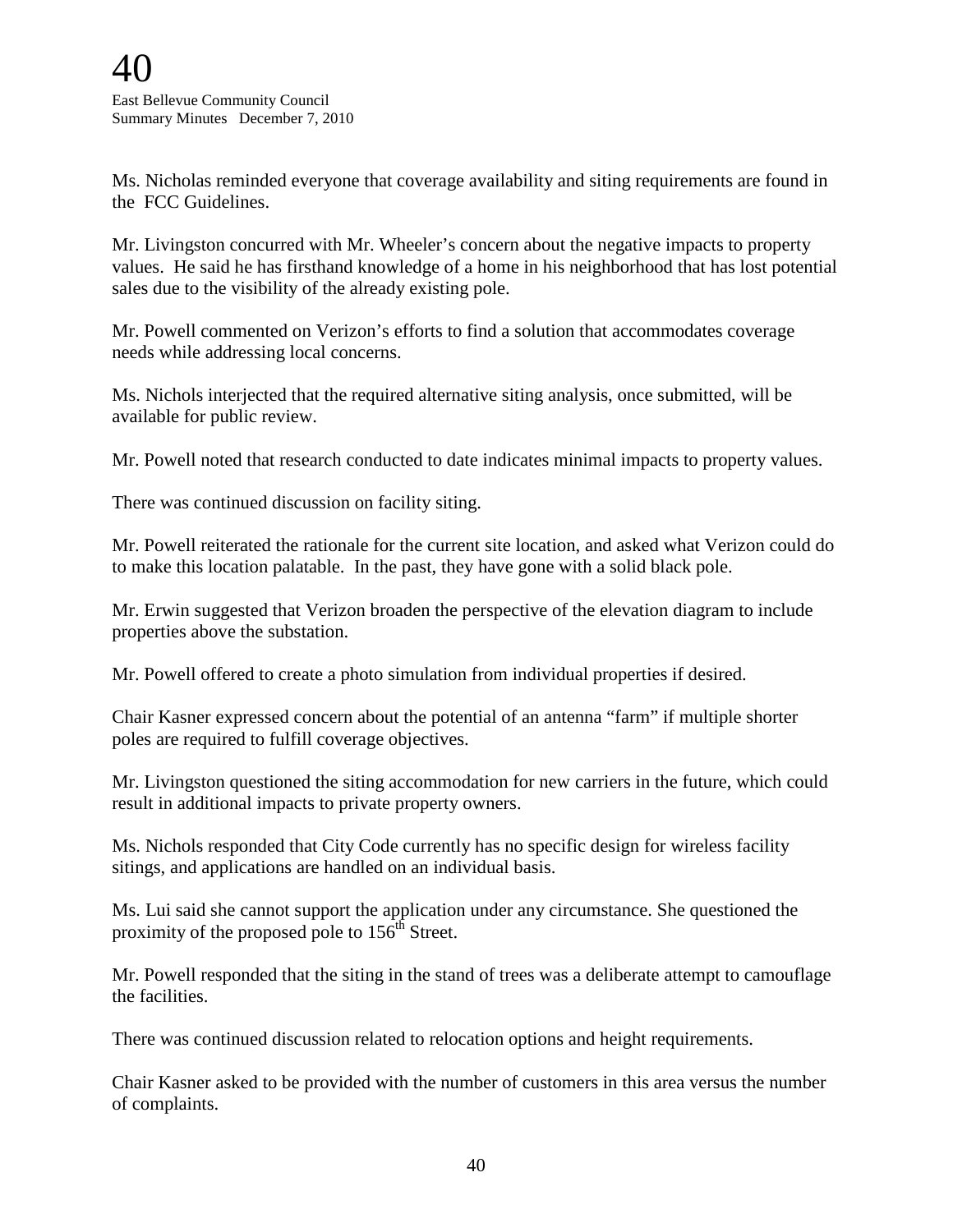Ms. Lui questioned if the purpose of the new facility was to cover dropped calls or increase Verizon's customer base.

Chair Kasner asked if there was further public testimony and, hearing none, closed the courtesy public hearing. He thanked staff, the applicant, and participants.

(c) Land Use Code Amendment to allow electric vehicle infrastructure as a use in all appropriate land use zones except in critical areas.

Chair Kasner opened the courtesy public hearing, asking first for the staff presentation.

Catherine Drews provided the staff overview and a brief history of the proposed amendment. The revised proposal associates, using footnotes, the permitted use of electric vehicle infrastructure with the appropriate land use category. Electric vehicle charging stations are allowed in all land use districts that allow accessory parking, auto parking, park and ride lots, and street and highway right-of-way use. Likewise, battery exchange stations are allowed in areas where gas stations or auto repair is permitted and also as a subordinate use to vehicle maintenance yards.

There was Council discussion with staff related to infrastructure needs, payment options for charging stations and future growth of this technology.

Mr. Capron stated concerns with siting battery charging stations and questioned if parking with available charging stations would be restricted to electric car parking only.

Ms. Drews responded that many regulatory questions are still in need of answers.

Chair Kasner asked if there was further public testimony and, hearing none, closed the courtesy public hearing. He thanked staff and participants.

## 6. **RESOLUTIONS**: None.

# 7. **REPORTS OF CITY COUNCIL, BOARDS, AND COMMISSIONS**: None.

## 8. **DEPARTMENT REPORTS**:

Mr. Jackson provided a review of the Home Occupation Permit list mailed earlier to Council. He explained the cost of the permit and process by which a permit is issued.

Chair Kasner requested a staff presentation on the permitting process for peddlers and door to door sales.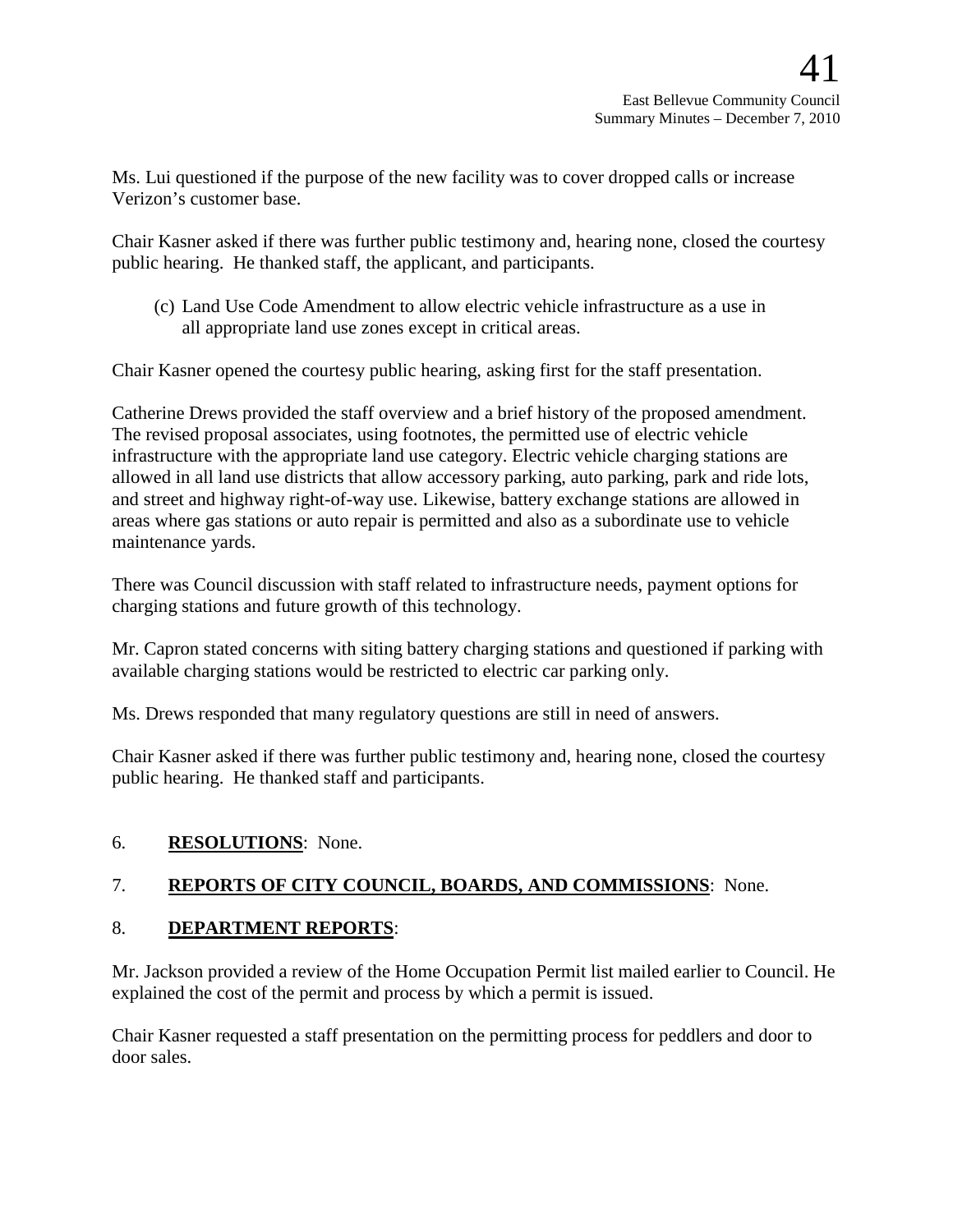Mr. Jackson acknowledged the list provided contains not only current home businesses but also those no longer conducting business in the City. Staff will be working on cleaning up the data base and will provide a new report when that work is completed.

# 9. **COMMITTEE REPORTS**: None.

#### 10. **UNFINISHED BUSINESS**: None.

#### 11. **NEW BUSINESS**:

(a) Key Bank Building status on  $148<sup>th</sup>$  Street

Chair Kasner reported the future Key Bank site has been vandalized a number of times and requested that staff provide a timeline for the redevelopment.

Mr. Seal reported that demolition of the Key Bank site at 156<sup>th</sup> has been completed.

## 12. **CONTINUED COMMUNICATIONS**.

Chair Kasner reported that he attended the November 15, 2010 City Council meeting on the Community Council's behalf to report on the redevelopment of the Kelsey Creek Center and community input received at our November 3, 2010 meeting.

At that same City Council meeting, during testimony taken regarding the 2011/2017 CIP Budget, Mr. Kasner, representing himself, advocated for the 145<sup>th</sup> extension project at a cost of \$5.2M. It is his understanding that the project has been funded.

Chair Kasner next reminded the Community Council that Council's bylaws will be reviewed at the January 2011 meeting.

#### 13. **EXECUTIVE SESSION**: None.

## 14. **APPROVAL OF MINUTES**:

Mr. Seal moved approval of the October 5, 2010 Summary Minutes. Mr. Erwin seconded the motion which carried by a vote of 4-0.

Mr. Erwin moved approval of the November 3, 2010 Summary Minutes. Mr. Seal seconded the motion which carried by a vote of 4-0.

## 15. **ADJOURNMENT**

Councilmember Seal moved to adjourn. Councilmember Erwin seconded the motion which carried by a vote of 4-0.